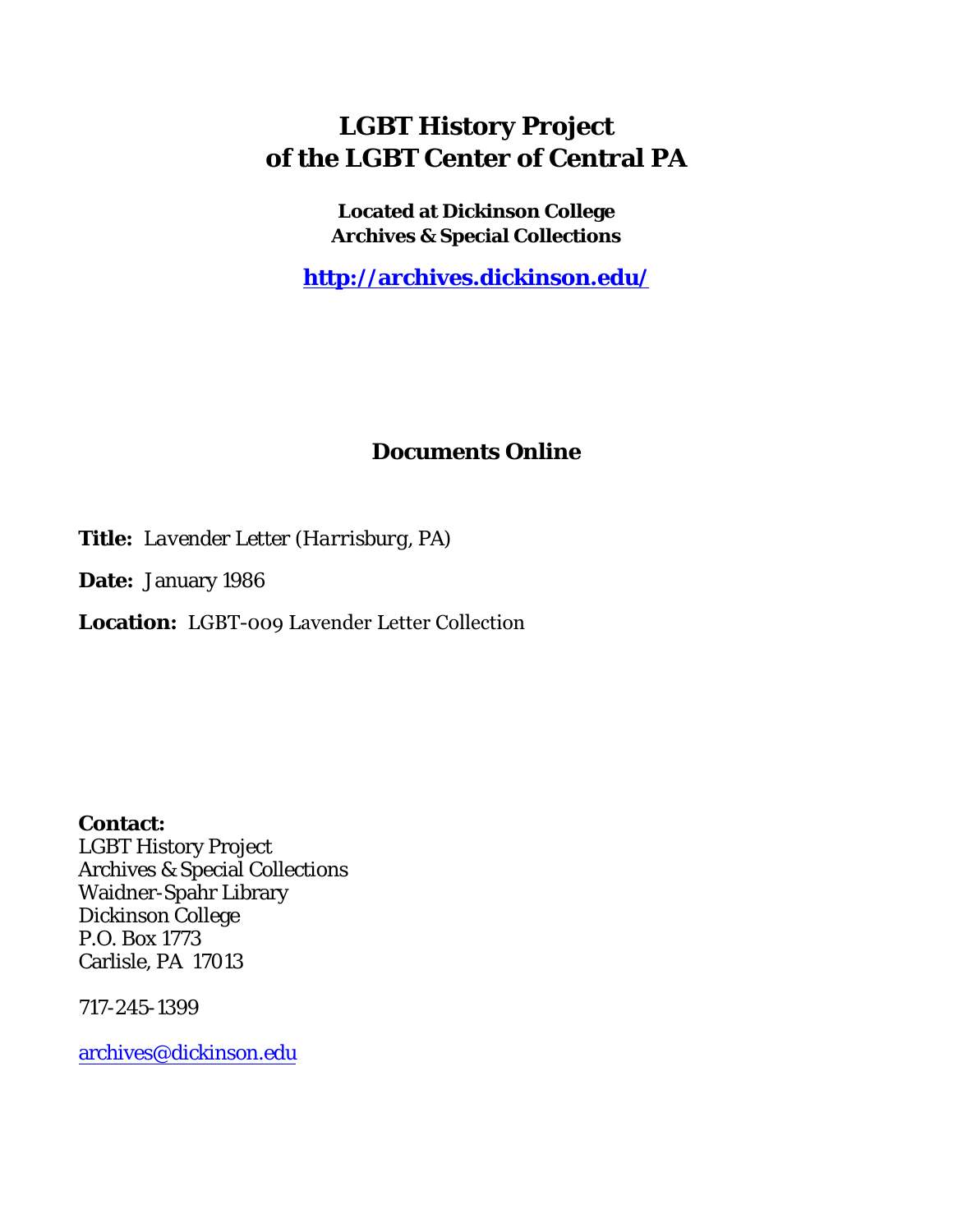A CALENDAR OF EVENTS FOR AND BY LESBIAN WOMEN IN CENTRAL PENNSYLVANIA

**CONTROL** 

January 1986

TUESDAY, DECEMBER 31 - 9PM - on... New Year'<sup>s</sup> Eve Party at Altlands Ranch, 10 miles west of York off Rt. 30. RD #4, Spring Grove. \$12 at door. Call 225-4479 for more information .

**VEFCC** 

WEDNESDAY, JANUARY 1 Happy New Year! Plan something wonderful.

Volume 4, No. 1

WEDNESDAY, JANUARY 1 - 4PM - 8PM...Seventh day of Christmas Celebration. Dignity sponsored get together for quiet conversation after welcoming of the New Year. Call for Harrisburg location. 238-5380.

THURSDAY, JANUARY 2 - 7PM - 9PM...MCC sponsored workshop on "Loving Yourself, Loving Others", 1709 Green Street, Harrisburg. Cost \$5 for book and materials. Call 236-7387 to register.

SUNDAY, FEBRUARY 2 - 5PM...Dignity sponsored potluck, Mass and program. Video of the life of Dorothy Day, (7:30 p.m.), author, radical and social activist. Friends Meeting House, 6th & Herr, Harrisburg.

THURSDAY, JANUARY 2 - 8PM - 11PM...Eighth day of Christmas celebration. Dignity sponsored party in Enola, PA. Call 732-4022 for exact location.

FRIDAY, JANUARY 3 - 7PM...Ninth Day of Christmas Celebration sponsored by Dignity of Harrisburg in uptown. Call 234-5730 for location.

FRIDAY. JANUARY <sup>3</sup> - 9:30 - 1:30AM...Bobbi Carmitchell in concert at Bube's Brewery, Mt. Joy, PA.

SATURDAY, JANUARY 4 - 8PM...Tenth day of Christmas celebration sponsored by Dignity. Party of food, drink and friends in elegant surroundings. Call 236-8563 for location in downtown Harrisburg.

SUNDAY, JANUARY 5 - 5PM on...Dignity sponsored (Eleventh Day of Christmas) Mass, potluck and program. New England Gift Exchange, please bring wrapped gift (app. \$5). Friends Meeting House, 6th & Herr Sts., Harrisburg. Call 234-2024 for information.

SUNDAY, JANUARY 5 - 7:30PM...MCC of the Spirit Worship Service, Friends Meeting House, 6th & Herr Streets, Harrisburg, PA.

MONDAY, JANUARY 6 - 8PM - 11PM...Twelfth Day of Christmas sponsored by Dignity of Harrisburg. Get together on Green Street, Harrisburg. Call 236-1081 for exact location.

MONDAY, JANUARY 6 - 5:30 - 7PM...Uptown Women's Bowling League. Call 233-3035 if interested. Teams are formed, but we could use subs.

WEDNESDAY, JANUARY 8 - 7PM..."Divorced" (newly separated) Women of Women. We are an ongoing support group of Lesbian women who are working through separation/divorce from partners. Our goal is to help each other heal through the process of sharing, sorting, and growing. Call 848-9142 for more information.

THURSDAY, JANUARY 9 - 7PM - 9PM...MCC sponsored workshop on "Loving Yourself, Loving Others", see January 2.

SUNDAY, JANUARY 9 - 5:30 PM...Dignity sponsored Mass at St. Patrick's Cathedral (Church & State Streets, Harrisburg) . Meet afterwards in the Southwest corner of the vestibule to go somehwere for coffee and conversation.

SUNDAY, JANUARY 12 - 2PM...Dignity sponsored Women's worship service, at Friends Meeting House, 6th & Herr St., Harrisburg. An opportunity to come together for devotions and friendship in a non-traditional way.

SUNDAY, JANUARY 12 - 7:30PM...MCC of the Spirit Worship Service, Friends Meeting House, 6th & Herr Streets, Harrisburg, PA.

MONDAY, JANUARY  $13 - 5:30 - 7:30$ PM...Uptown Women's Bowling League. See January 6.

THURSDAY, JANUARY 16 - 7 - 9PM...MCC sponsored workshop on "Loving Yourself, Loving Others", see January 2.

SATURDAY, JANUARY 18 - 6PM...MCC sponsored video "God, Gays and the Gospel" with Chili dinner (\$2.50). Movie 7:30. Friends Meeting House, 6th & Herr Sts., Harrisburg.

«»•••••••••••••••••'• SATURDAY, JANUARY 18 - 7:30PM...Lancaster Women's Potluck. An evening of interesting conversation and gourmet food. Grab your favorite dish and come visit. Call Helpline for directions: 397-0691.<br>•••••••••••••••••••••••••

SUNDAY, JANUARY 19 - 7:30PM...MCC of the Spirit Worship Service, Friends Meeting House, 6th & Herr Streets, Harrisburg, PA.

SUNDAY, JANUARY 19 - 10:30 AM...Feminist Brunch. All women welcome, sponsored by the Harrisburg Women's Center. Bring fruit, cheese or bread and a friend. Call the Women's Center (Hours Wednesday 6-9PM) for more information.

MONDAY, JANUARY 20 - 5:30 - 7PM...Uptown Women's Bowling League. See January 6.

WEDNESDAY, JANUARY 22 - 7PM..."Divorced" (newly separated) Women of Women support group. See January 8.

THURSDAY, JANUARY 23 - 7PM - 9PM...MCC sponsored workshop on "Loving Yourself, Loving Others," see January 2.

www.www.www.www.ww

SATURDAY, JANUARY 25 - 6:30 - 9PM...Lavender Letter 3rd Annual Spaghetti Benefit with the mellow Bobbi Carmitchell performing. \$5 advance tickets (\$6 at door). All you can eat: salad, pasta, bread, desert, soft drink/coffee/tea, and entertainment (8-9PM). Lakeside Lutheran Church, Green and Division Streets, Harrisburg. Support yourself and have a good time tool

WE WANT YOU TO SEND IN THIS COUPON ONCE, SO YOU WILL BE SURE TO RECEIVE THE LAVENDER LETTER EACH MONTH. To YOUR PRIVACY IT WILL ARRIVE IN AN UNMARKED, SECURITY  $RSSURE$  YOUR FRIVACT IT WILL ARRIVE IN YOU CAN, LESS IF YOU CANT) WOULD HELP COVER POSTAGE & PRINTING FOR THE YEAR.

A

PLEASE SEND CHECKS IN THE NAME OF "CASH". THANKS! or LAVENDER

 $(ov_{QR})$